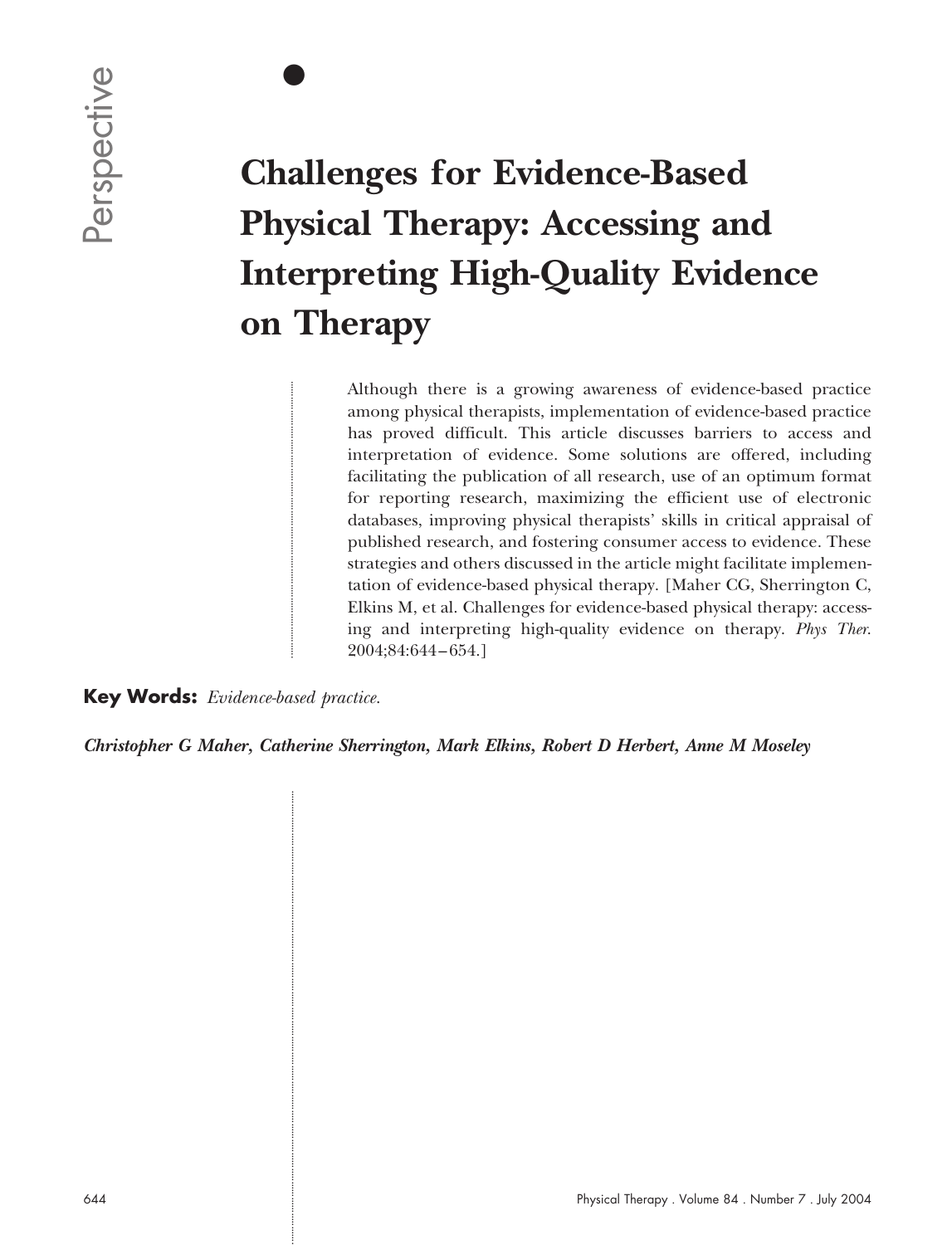*vidence-based practice* is defined as the "integration of the best research evidence with clinical expertise and patient values."<sup>1(p1)</sup> Within the international physical therapy community there is growing acceptance of t of the best research evidence with clinical expertise and patient values."1(p1) Within the international physical therapy community there is growing acceptance of this approach, which we refer to as *evidence-based physical therapy*.

Evidence-based physical therapy has become feasible with the enormous increase, in recent years, in the volume and accessibility of high-quality clinical research. One measure of the growth of evidence is that the Physiotherapy Evidence Database (PEDro) (http://www. pedro.fhs.usyd.edu.au/) now contains 398 evidencebased clinical practice guidelines, 3,920 randomized controlled trials (RCTs), and 713 systematic reviews that are relevant to the practice of physical therapy, 47% of which have been published since 1998 (based on a search of PEDro conducted on February 11, 2004).

It may be that developments in clinical practice have not kept pace with the increase in availability of evidence

# *This article focuses on barriers to evidence-based physical therapy that relate to access and interpretation of evidence.*

and that physical therapist practice has not changed as much as it might. Several studies<sup>2–5</sup> have examined the use of evidence by physical therapists in clinical decision making over the past decade. A review of these studies indicates that much practice is still not evidence-based.

There are many reasons why research evidence may not translate into evidence-based physical therapy. These reasons include current health policies, the complexity of physical therapist practice, incomplete access to the evidence, difficulty interpreting the evidence, organizational barriers, and ineffectual continuing education programs.6

This article focuses on those barriers to evidence-based physical therapy that relate to access and interpretation

CG Maher, PT, PhD, is Associate Professor, School of Physiotherapy, Faculty of Health Sciences, The University of Sydney, PO Box 170, Lidcombe, New South Wales 1825, Australia (C.Maher@fhs.usyd.edu.au). Address all correspondence to Dr Maher.

C Sherrington, PT, PhD, is Research Fellow, Prince of Wales Medical Research Institute, University of New South Wales, Sydney, New South Wales, Australia.

M Elkins, PT, M-HSc, is Research Physiotherapist, Department of Respiratory Medicine, Royal Prince Alfred Hospital, Camperdown, New South Wales, Australia.

RD Herbert, PT, PhD, is Senior Lecturer, School of Physiotherapy, The University of Sydney.

AM Moseley, PT, PhD, is Lecturer, Rehabilitation Studies Unit, Faculty of Medicine, The University of Sydney.

The authors are Directors of the Centre for Evidence-Based Physiotherapy.

All authors provided concept/idea/research design, writing, fund procurement, and consultation (including review of manuscript before submission). Dr Maher provided data collection and analysis, project management, facilities/equipment, and institutional liaisons.

This work was partially funded by the Centre for Evidence-Based Physiotherapy's financial supporters: Motor Accidents Authority of New South Wales, Australia; Physiotherapists Registration Board of New South Wales, Australia; NRMA Insurance, Australia; and New South Wales Department of Health, Australia.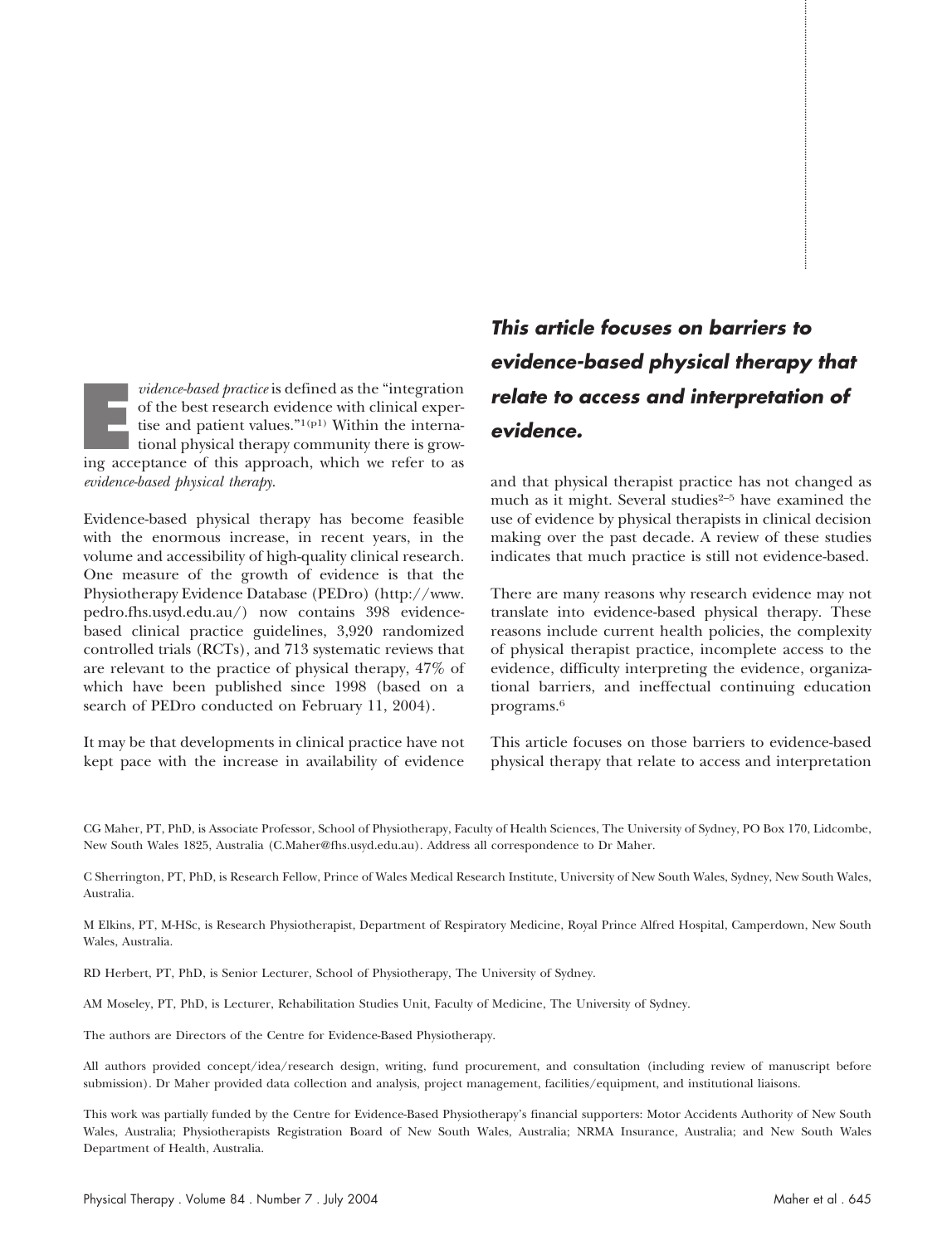of evidence. For simplicity, we have chosen to consider access to and interpretation of evidence only on the effects of interventions, and we ignore issues relating to implementation of evidence about other sorts of clinical questions (such as questions about diagnostic tests, prognosis, and so on). We restrict discussion to RCTs and systematic reviews of RCTs because these study designs provide the best evidence on the effectiveness of physical therapy interventions.7 An RCT is a study in which patients are randomly assigned to groups that do or do not receive the intervention of interest. A systematic review is a summary of literature that uses explicit methods designed to minimize bias in the location, appraisal, or synthesis of evidence on a review topic.

# **Access to Results of RCTs and Systematic Reviews**

In the ideal world, the evidence-based practitioner would have immediate access to the results of all RCTs and systematic reviews at the point of patient care. This, of course, is not the current situation. There are a number of barriers to making evidence available to physical therapists. Completed studies may not have been published, published studies may be difficult to identify or retrieve, and relevant studies may not be available in the language of the user. These issues are discussed below.

#### *Publication Bias*

Inspection of the Cochrane Central Register of Controlled Trials reveals that many RCTs in physical therapy are completed but never published. This is problematic because the likelihood of publication is related to trial findings. Medical trials with "negative results" (nonsignificant results or small effect sizes) are less likely to be published<sup>8</sup> or have a greater time lag to publication<sup>8-10</sup> than studies with positive results. Three studies<sup>8,11,12</sup> that reviewed publication outcomes of trials submitted to ethics committees have each shown that publication is more likely if effects are large and statistically significant. Egger and colleagues $13$  estimated that the odds of publication are 2.4 times greater if results are statistically significant. Preferential publication of studies with significant results is problematic because it means that readers of clinical trials see an unrepresentatively positive subset of trials. As a consequence, readers may be inclined to form unrealistically optimistic opinions of the effects of interventions. This is termed "publication bias."

The causes of publication bias are not well understood. Rosenthal14 called publication bias the "file drawer problem." This term suggests that researchers choose not to report negative studies. The implication is that the source of the problem is with the individual researcher. There is some evidence that researchers are less likely to submit negative studies for publication.<sup>15,16</sup> However, the responsibility also may lie with editors and journal reviewers. Mahoney<sup>17</sup> asked reviewers to examine manuscripts with the same experimental procedures but with positive, negative, or mixed results. Positive manuscripts were more likely to be recommended for publication with only minor revisions. Reviewers more frequently rejected or recommended major revisions to negative manuscripts. Those manuscripts with mixed results were rejected consistently.

In some countries, the usual practice is to publish only positive trials.<sup>18,19</sup> Vickers and colleagues<sup>18</sup> reviewed the published reports of 1,352 controlled clinical trials and noted that 75% of trials arising from English researchers were positive, whereas Chinese and Russian (or USSR) researchers never reported negative results. Investigators from non–English-language countries are more likely to publish reports of trials in English-language journals if the trial results are positive. Egger and colleagues<sup>20</sup> located 40 pairs of trials, each pair published by one author, where one trial was published in English and the other trial was published in German. Sixty-three percent of English publications reported statistically significant results, whereas this was the case for only 35% of German publications.

We are unaware of any study that has directly investigated publication bias in the physical therapy literature, but there is no reason to suspect that the physical therapy literature is not also subject to publication bias. The consequences of publication bias are not trivial—in our opinion, physical therapy intervention informed by a biased subset of the literature will not be as effective as intervention informed by all of the evidence.

Publication bias could be eliminated if all RCTs (and other sorts of studies) were published promptly, irrespective of outcome. This will only occur when there is universal acceptance among physical therapist researchers, funding agencies, and journals of the importance of prompt publication of completed trials. It may be possible to reduce the extent of publication bias by mandating prospective registration of clinical trials on registers such as the US clinical trials register (http://www. clinicaltrials.gov) and the United Kingdom's meta-register of controlled trials (http://www.controlled-trials.com). (Incidentally, trials registers also alert researchers to ongoing trials and so avoid unnecessary duplication of effort). However, registration is not yet common practice,<sup>21</sup> and few physical therapy trials are registered. For example, only 52 trials with exercise or other physical therapy interventions are registered on the US clinical trials register (based on a search conducted on April 13, 2003). Ethics committees and funding bodies could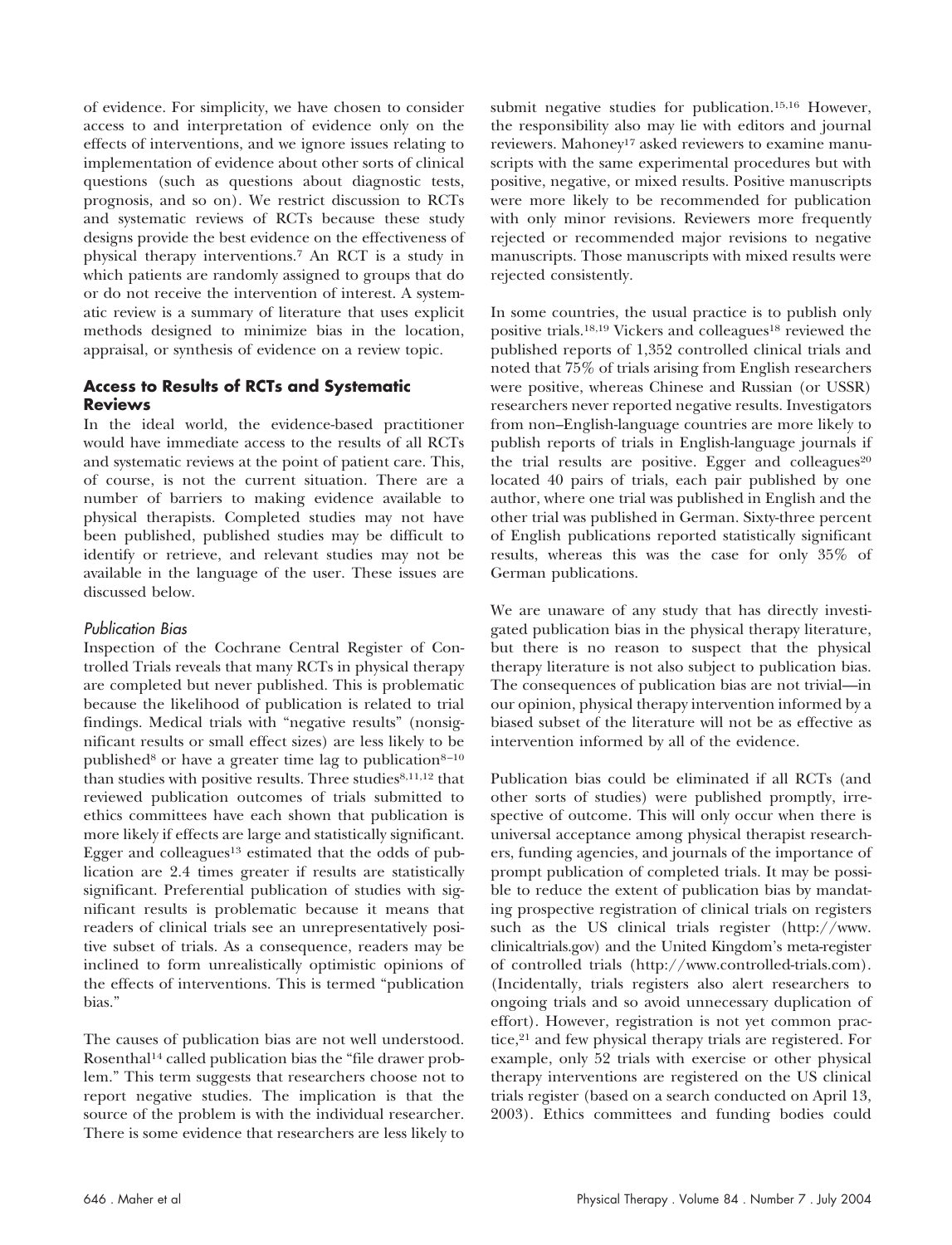promote more complete registration of trials by linking ethics approval or release of funds to trial registrations.

Prospective registration and prompt publication of the full results of completed trials would potentially improve the quality of evidence used by physical therapists. Publication means that the results are available to clinicians and so can be used to inform clinical decision making. Publication also means that the results of the trial can be considered for inclusion in systematic reviews and evidence-based clinical practice guidelines. In cases where trials are not promptly published, a record on a trial registry may alert a reviewer to the trial's existence. The reviewer can then contact the researcher who conducted the trial to obtain a copy of the trial methods and results and, if the trial is suitable, include the results in the review. Without trial registration, the results of the trial may have been missed.

#### *Indexing Issues*

Many physical therapists rely on readily available databases of health care literature (eg, MEDLINE, CINAHL, EMBASE) to access results of relevant research. Of these, only the MEDLINE database is available free of charge to individuals, although many therapists will have free access to CINAHL and EMBASE through institutional subscriptions. These databases index many trials and reviews of importance to physical therapists, but coverage is far from complete. This is because (1) most databases have a start date well after the first physical therapy trial was conducted and (2) the databases do not provide universal coverage of all of the journals that publish physical therapy research.

The earliest trial in physical therapy that we have been able to find is Colebrook's 1929 trial of ultraviolet irradiation for prevention of colds, infectious diseases, and chilblains and for promoting progress in schoolwork.22 This may be one of the first randomized trials ever conducted. Early trials such as Colebrook's trial are not indexed in any of the major literature databases. Although many journals commenced earlier, MEDLINE indexes publications starting from 1966, EMBASE indexes publications starting from 1975 and CINAHL indexes publications starting from 1982. Consequently, all 3 databases miss some physical therapy research. It is difficult to estimate how many trials in physical therapy predate each database, but to obtain a rough estimate we searched PEDro on April 17, 2003, and found that MEDLINE missed 21 trials, EMBASE missed 81 trials, and CINAHL missed 278 trials, solely because these trials were published prior to the coverage of the databases.

Not all databases provide comprehensive coverage of important physical therapy journals. Three studies $23-25$ 

have attempted to identify key physical therapy journals, and, because of the different methods used in those studies, each has produced a slightly different set of key journals. Both the Chartered Society of Physiotherapy (CSP) (http://www.csp.org.uk/libraryandinformation/ library/physiotherapycollections/corelist.cfm) in the United Kingdom and the World Confederation for Physical Therapy (WCPT) (http://www.wcpt.org/ programmes/ebp/journals.html) include lists of journals relevant to physical therapy and evidence-based practice on their Web sites. Table 1 summarizes coverage by major databases of key physical therapy journals as identified by the methods used in each study and by the CSP and WCPT. The number of journals identified ranged from 14 to 45. There was some overlap, but each set had at least 2 unique journals. CINAHL indexes 89% of the journals identified by Bohannon<sup>23</sup> and 78% of the journals identified by Wakiji.<sup>24</sup> Other databases appear to have more complete coverage, but in some cases the journals are incompletely indexed and indexing may extend back only a few years. pronos more complex regions on other by mixing back statement in the distriction of the sympatric control therapy interaction of the sympatric control to the sympatric control to the sympatric control to the sympatric con

An example26 illustrates the poor coverage of the physical therapy literature by CINAHL. The "Evidence in Practice" section in the March 2002 issue of *Physical Therapy* described a clinical problem related to lymphedema.27 A search of the CINAHL database retrieved one evidence-based clinical practice guideline and one systematic review, but we believe it missed 6 RCTs indexed on the PEDro database. We present this information not to argue that PEDro is superior to CINAHL (we are unaware of any direct comparison of the databases with respect to coverage of the physical therapy literature), but to point out that searches of CINAHL can miss high-level evidence on physical therapy intervention.

Physical therapists who want to locate most relevant clinical trials could increase the sensitivity of their searches by searching multiple databases, although this is time-consuming for the busy clinician. Commercially available software permits simultaneous searching of more than one database. However, even when all 3 of the main medical literature databases (MEDLINE, EMBASE, and CINAHL) are searched, key journals, particularly non–English-language journals, are missed. Physical therapy-specific databases such as PEDro and the American Physical Therapy Association's (APTA's) Hooked on Evidence (http://www.apta.org/hookedonevidence) do not limit entries to certain journals or time periods, so they potentially provide a partial solution to this problem of coverage.

# *Access to Electronic Databases*

As noted earlier, the MEDLINE database is available free of charge to individuals via PubMed (http://www.ncbi.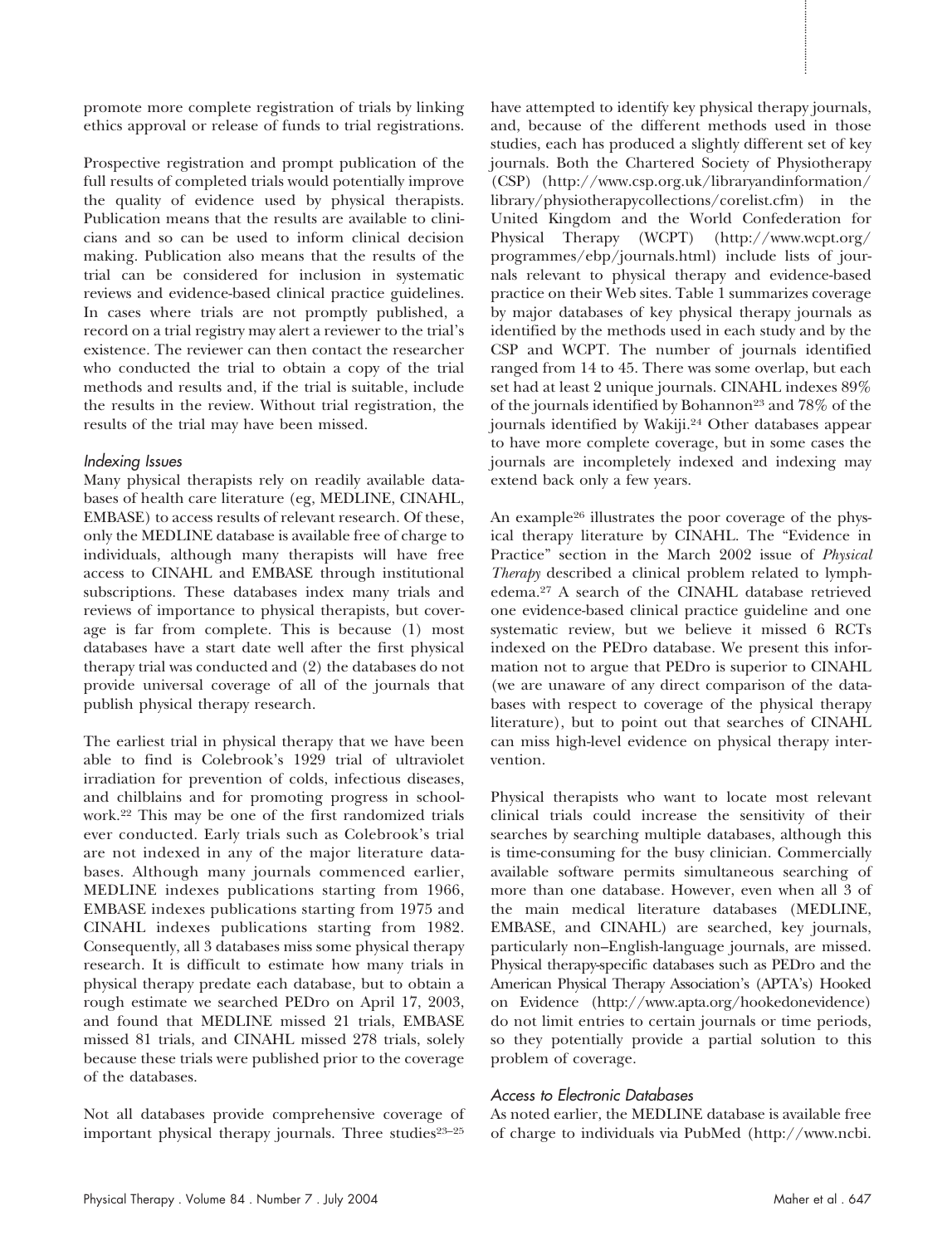#### **Table 1.**

Percentage of Key Physical Therapy Journals Indexed by Electronic Databases*<sup>a</sup>*

| <b>Source</b>                 | Wakiji, <sup>24</sup> 1997 | Bohannon, 23<br>1999 | Maher et al, 25<br>2001                                       | <b>CSP Web</b><br>Site <sup>b</sup> | WCPT Web Site <sup>c</sup>                                                              |
|-------------------------------|----------------------------|----------------------|---------------------------------------------------------------|-------------------------------------|-----------------------------------------------------------------------------------------|
| Definition of key<br>journals | "Zone 1" journals          | "Core" journals      | Journals on PEDro with<br>highest quality<br>scores 1990-2001 | "Core" journal<br>collection        | Journals with greatest relevance to<br>physical therapy and evidence-<br>based practice |
| n                             | 14                         | 47                   | 45                                                            | 22                                  | 25                                                                                      |
| <b>MEDLINE</b>                | 100%                       | 96%                  | 95%                                                           | 59%                                 | 48%                                                                                     |
| <b>EMBASE</b>                 | 100%                       | 98%                  | 100%                                                          | 82%                                 | 52%                                                                                     |
| <b>CINAHL</b>                 | $86%^{d}$                  | 89%e                 | 91%                                                           | 100%                                | 72%                                                                                     |
| PEDro                         | 100%                       | $91%^{f}$            | 100%                                                          | $77%^{f}$                           | $40\%$ <sup>g</sup>                                                                     |

<sup>a</sup> Databases checked October 11, 2003. CINAHL=Cumulative Index to Nursing and Allied Health.

*b* See Appendix 1 for Chartered Society of Physiotherapy (CSP) core collection of journals in physical therapy (http://www.csp.org.uk/libraryandinformation/ library/physiotherapycollections/corelist.cfm). Accessed October 11, 2003.

*<sup>c</sup>* See Appendix 2 for World Confederation for Physical Therapy (WCPT) list of journals of greatest relevance to physical therapy and evidence-based practice (http://www.wcpt.org/programmes/ebp/journals.html). Accessed October 11, 2003.

*<sup>d</sup>* Up from 57% in 1997.

*<sup>e</sup>* Up from 72% in 1999.

*f* The remainder of these journals are regularly searched for articles appropriate for the Physiotherapy Evidence Database (PEDro) but to date have not had any records indexed.

*<sup>g</sup>* A further 36% of these journals are regularly searched for articles appropriate for PEDro but to date have not had any records indexed.

nlm.nih.gov/PubMed/), and many therapists have free access to CINAHL and EMBASE through institutional subscriptions. In addition, many countries now have mechanisms designed to enhance clinicians' access to information. For example, in the United Kingdom the National Electronic Library for Health (http://www. nelh.nhs.uk/) provides access to MEDLINE, CINAHL, The Cochrane Library, Clinical Evidence, and some databases of guidelines to National Health Service employees. Most states of Australia have similar resources (eg, Clinical Information Access Program in New South Wales [http://www.clininfo.health.nsw. gov.au]). Several countries now provide free access to The Cochrane Library for all residents using National Provision Licenses (http://www.update-software.com/ cochrane/provisions.htm). The PEDro database is available free of charge at http://www.pedro.fhs.usyd.edu.au, and Hooked on Evidence is available to APTA members at http://www.apta.org/hookedonevidence.

#### *Access to Full Text*

Searching for and appraising evidence is much easier if the entire journal article (ie, full text) is available online. There is some evidence that articles that are available as full text on the Internet are more likely to be accessed, read, quoted, and probably used in making decisions about patient management than those that are not available as full text. This is referred to as Full Text On the Net bias (FUTON bias).28

At present, most physical therapy journals that provide full-text versions of articles online do so for recent editions only, with a small number doing so for free

(Tab. 2). Where full text is available, publishers commonly restrict access to subscribers. There are a number of document delivery companies that provide access to full text from physical therapy journals (eg, see list on http://www.apta.org/Research/factsheet\_tips/ howtofindresearch\_related, accessed April 16, 2003), but the cost of this access is likely to prevent physical therapists from using this service regularly. Full-text access is often available in hard copies from libraries, but many therapists find that visiting libraries is prohibitively timeconsuming. Access may be a greater problem for those working in smaller organizations or in regional areas.

One solution is for professional associations to subscribe on behalf of their members to journals that provide access to full-text articles online. Members of the association could then access the full text of articles in core journals from the association's Web site. Our provisional budget estimates suggest that physical therapy associations may be able to provide full-text access to a range of core journals for just a few dollars per member per year. The Australian Physiotherapy Association will begin offering this service to its members in 2004.

Electronic publication potentially provides a mechanism for providing low-cost access to evidence in developing countries. The World Health Organization's "Access to Research" initiative (http://www.healthinternetwork.net/) has helped 112 developing countries gain low-cost access to 2,100 journals. The Open Society Institute also provides electronic journal access (http://www.eifl.net/) to over 2,000 institutions in 39 countries.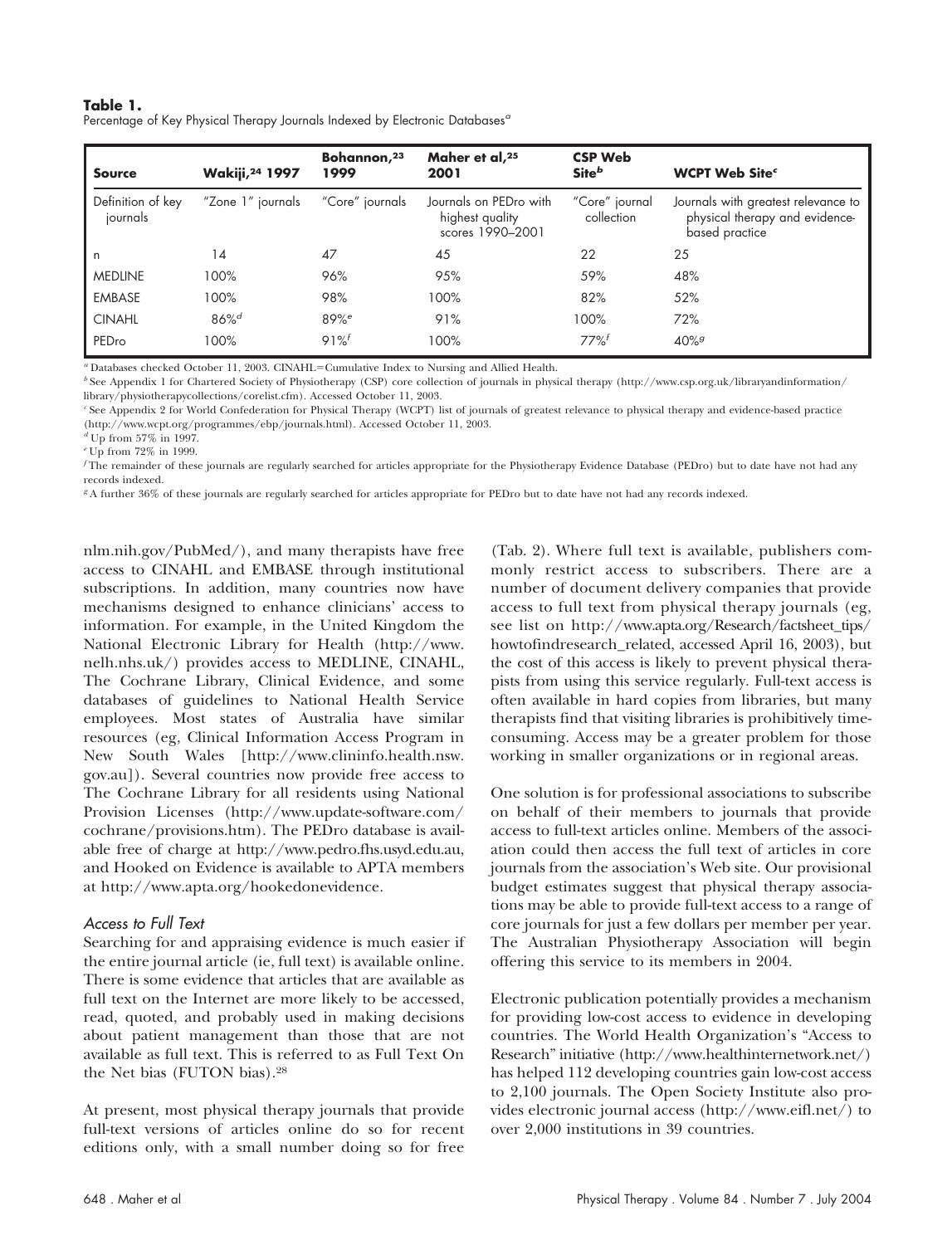#### **Table 2.**

|                                                                                                                                                                                                                                                                                                                                                                                                                                                                                                                                                                                                                                                                                                                                                                                                                                                                                                                                             | <b>Full-Text Availability</b> | ume of available research.<br>Interpretation of the Results of                                                                                                                                                                                                                                                                                                                                                                                                                                                                                                                                                                                                                                                                                                                                                                                                               |
|---------------------------------------------------------------------------------------------------------------------------------------------------------------------------------------------------------------------------------------------------------------------------------------------------------------------------------------------------------------------------------------------------------------------------------------------------------------------------------------------------------------------------------------------------------------------------------------------------------------------------------------------------------------------------------------------------------------------------------------------------------------------------------------------------------------------------------------------------------------------------------------------------------------------------------------------|-------------------------------|------------------------------------------------------------------------------------------------------------------------------------------------------------------------------------------------------------------------------------------------------------------------------------------------------------------------------------------------------------------------------------------------------------------------------------------------------------------------------------------------------------------------------------------------------------------------------------------------------------------------------------------------------------------------------------------------------------------------------------------------------------------------------------------------------------------------------------------------------------------------------|
| Journal                                                                                                                                                                                                                                                                                                                                                                                                                                                                                                                                                                                                                                                                                                                                                                                                                                                                                                                                     | <b>Without Subscription</b>   | <b>RCTs and Systematic Reviews</b>                                                                                                                                                                                                                                                                                                                                                                                                                                                                                                                                                                                                                                                                                                                                                                                                                                           |
| Journal of Physical Therapy Science<br>jpts.jstage.jst.go.jp/en or /ja                                                                                                                                                                                                                                                                                                                                                                                                                                                                                                                                                                                                                                                                                                                                                                                                                                                                      | 1995-current<br>Vol 7 No. 1   | Once a trial or review has been<br>accessed, it must then be read and                                                                                                                                                                                                                                                                                                                                                                                                                                                                                                                                                                                                                                                                                                                                                                                                        |
| Journal of Rehabilitation Research and Development<br>www.vard.org/jour/jourindx.htm                                                                                                                                                                                                                                                                                                                                                                                                                                                                                                                                                                                                                                                                                                                                                                                                                                                        | 1998-current<br>Vol 35 No. 3  | interpreted. This involves critical<br>appraisal of the quality of the study                                                                                                                                                                                                                                                                                                                                                                                                                                                                                                                                                                                                                                                                                                                                                                                                 |
| Journal of the Japanese Physical Therapy Association<br>jipta.jstage.jst.go.jp/cgi-bin/rs.cgi?FID=<br>9000000&LANGUAGE=en or =ja                                                                                                                                                                                                                                                                                                                                                                                                                                                                                                                                                                                                                                                                                                                                                                                                            | 1998-current<br>Vol 1 No. 1   | design (internal validity) and the appli-<br>cability of the study to the clinical situ-<br>ation (external validity), and consider-                                                                                                                                                                                                                                                                                                                                                                                                                                                                                                                                                                                                                                                                                                                                         |
| Journal of Sports Science and Medicine<br>jssm.uludag.edu.tr                                                                                                                                                                                                                                                                                                                                                                                                                                                                                                                                                                                                                                                                                                                                                                                                                                                                                | 2002-current<br>Vol 1 No. 1   | ation of whether the size of the<br>treatment effect warrants a change in                                                                                                                                                                                                                                                                                                                                                                                                                                                                                                                                                                                                                                                                                                                                                                                                    |
| Revista Mexicana de Medicina Física y Rehabilitación<br>(Spanish)<br>www.medigraphic.com/espanol/e-htms/e-fisica/em-mf                                                                                                                                                                                                                                                                                                                                                                                                                                                                                                                                                                                                                                                                                                                                                                                                                      | 2000-current<br>Vol 12 No. 1  | clinical practice. <sup>29,30</sup> The results of this<br>appraisal process must then be applied<br>to particular patients' circumstances.                                                                                                                                                                                                                                                                                                                                                                                                                                                                                                                                                                                                                                                                                                                                  |
| Ugeskrift for Laeger<br>www.dadlnet.dk/ufl/seneste.htm                                                                                                                                                                                                                                                                                                                                                                                                                                                                                                                                                                                                                                                                                                                                                                                                                                                                                      | 1999-current<br>No. 1         | Assessing Internal Validity                                                                                                                                                                                                                                                                                                                                                                                                                                                                                                                                                                                                                                                                                                                                                                                                                                                  |
| "Key physical therapy journals compiled from the Chartered Society of Physiotherapy's core collection<br>/of journals in physical therapy (available at: http://www.csp.org.uk/libraryandinformation/library<br>physiotherapycollections/corelist.cfm, accessed April 13, 2003); the World Confederation for Physical<br>Therapy's list of journals of greatest relevance to physical therapy and evidence-based practice (available<br>at: http://www.wcpt.org/programmes/ebp/journals.html, accessed April 13, 2003); and journals with at<br>least 25 records in the Physiotherapy Evidence Database (PEDro) (available at: http://www.pedro.fhs.<br>usyd.edu.au, accessed April 13, 2003).<br>Language Issues                                                                                                                                                                                                                           |                               | There are a number of key features of<br>RCTs that have been shown to affect<br>the validity of results (eg, blinding of<br>assessors or patients <sup>13,31</sup> ; concealed<br>of subject allocation to<br>method<br>groups <sup>13,31,32</sup> ). Trials without these<br>design features will tend to show a<br>greater effect of intervention. <sup>13</sup> Our<br>recent survey of 2,297 physical therapy trials revealed                                                                                                                                                                                                                                                                                                                                                                                                                                            |
| Many trials are published in languages other than<br>English. For example, approximately 8% of all random-<br>ized trials listed in MEDLINE are in languages other<br>than English. PEDro now contains 236 RCTs and 20<br>systematic reviews in languages other than English<br>(based on a search of PEDro conducted on April 13,<br>2003), and there are probably many trials and reviews in<br>languages other than English that are not indexed in<br>PEDro. A recent survey of LILACS, a Latin-American<br>database, located 70 randomized trials published in<br>Portuguese and Spanish (de Freitas A, Herbert R,<br>Latimer J, Ferreira P; unpublished research). Some trials<br>are published in a local language and in English, but it<br>is unclear how common this practice is and, as discussed<br>earlier, it is likely to occur to a greater extent with more<br>positive studies. Thus, therapists who restrict their read- |                               | that 16% reported using concealed allocation (ie, at<br>enrollment, the investigator is unaware of the group to<br>which the patient will be allocated), $5\%$ reported using<br>blinded outcome assessors (ie, assessors who are<br>unaware of which intervention the patient has received),<br>and 9% reported blinding of patients. <sup>33</sup> The typical<br>randomized trial in physical therapy is potentially seri-<br>ously biased.<br>Many health care professionals lack the skills and knowl-<br>edge needed to discriminate between trials of low and<br>high quality or to correctly interpret trial findings. A<br>survey of general medical practitioners revealed that<br>most did not understand fundamental terms used in<br>evidence-based practice, such as "absolute risk reduc-<br>tion" and "number needed to treat." <sup>34</sup> Jette and col- |
| ing to English-language articles may be unaware of<br>relevant evidence. The situation is likely to be even more<br>acute for physical therapists who read only a language<br>other than English.<br>Translating reports of existing high-quality trials would<br>solve the language problem but would be associated with<br>substantial costs. Nonetheless, it would be far cheaper,<br>and quicker, to translate non-English-language reports                                                                                                                                                                                                                                                                                                                                                                                                                                                                                             |                               | leagues' recent survey of a random sample of 1,000<br>APTA members <sup>35</sup> suggests that similar problems exist<br>among physical therapists. Less than 20% of respondents<br>to the survey reported that they understood completely<br>the terms "relative risk," "absolute risk," "odds ratio,"<br>and "meta-analysis," and only 55% reported that they<br>were confident in their critical appraisal skills.                                                                                                                                                                                                                                                                                                                                                                                                                                                        |
| of existing high-quality trials into English than to fund<br>replication of trials by English-speaking physical thera-<br>pists. Research funding bodies or professional associa-<br>tions in some countries may consider this to be a                                                                                                                                                                                                                                                                                                                                                                                                                                                                                                                                                                                                                                                                                                      |                               | Therapists who have difficulty assessing the quality of<br>clinical trials may find the "quality scores" in the PEDro<br>database to be a useful guide. All trials indexed in PEDro<br>have been rated for internal validity and the complete-                                                                                                                                                                                                                                                                                                                                                                                                                                                                                                                                                                                                                               |
| Physical Therapy. Volume 84. Number 7. July 2004                                                                                                                                                                                                                                                                                                                                                                                                                                                                                                                                                                                                                                                                                                                                                                                                                                                                                            |                               | Maher et al . 649                                                                                                                                                                                                                                                                                                                                                                                                                                                                                                                                                                                                                                                                                                                                                                                                                                                            |

#### *Language Issues*

#### **Interpretation of the Results of RCTs and Systematic Reviews**

# *Assessing Internal Validity*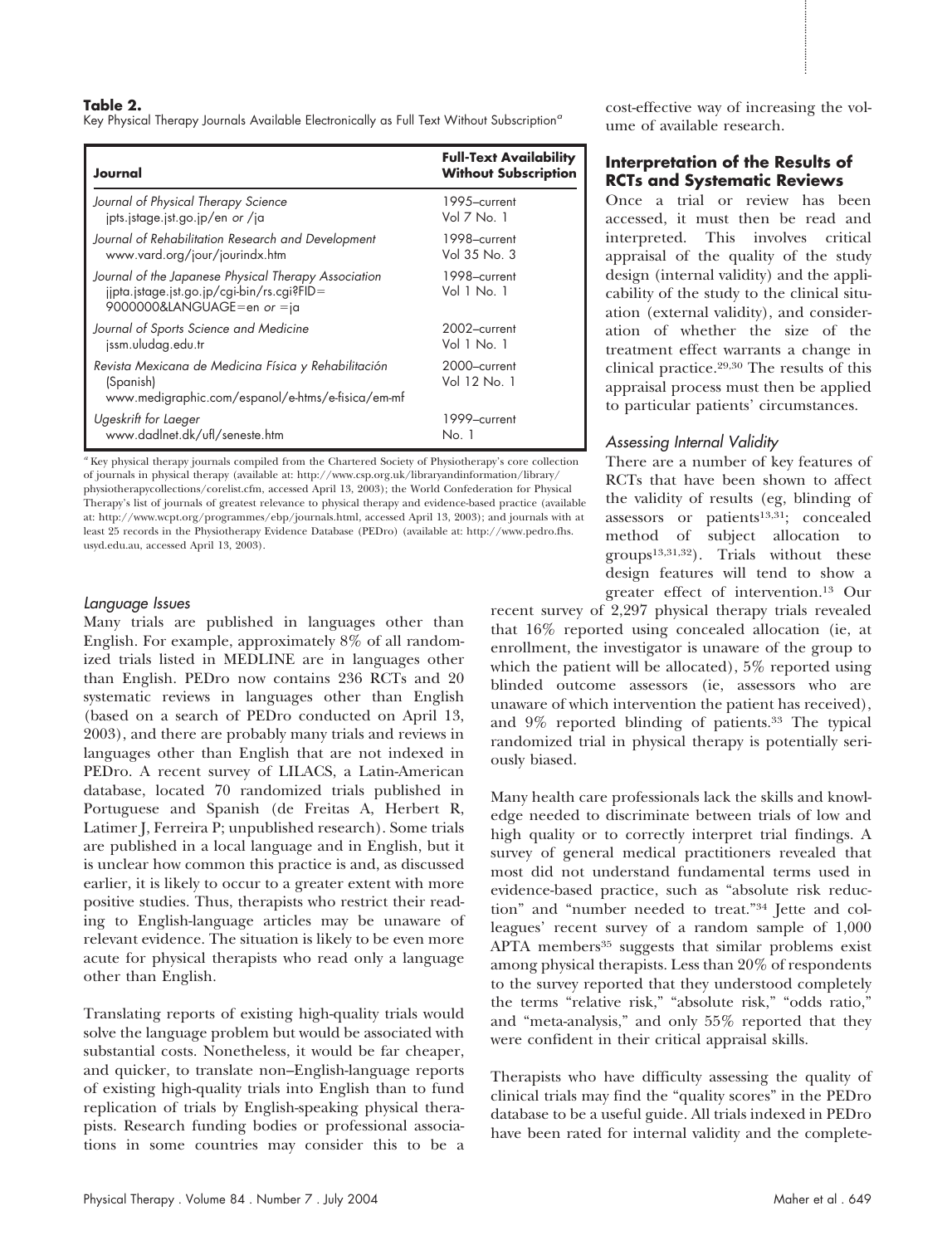ness of statistical reporting using the PEDro scale, an 11-item quality scale. The PEDro scale has demonstrated reliability36 and is based on the "Delphi list" of trial characteristics thought to be related to trial "quality" by a group of clinical trial experts.33,37 Scores for individual items (eg, subject blinding) also are presented. Ratings are used to rank the search results, so users are directed toward trials that are more likely to be valid and that contain sufficient statistical information to be interpretable. PEDro scores, however, can provide only a rough guide to trial quality. They do not take into account all relevant aspects of the design, conduct, and analysis of clinical trials, and they do not necessarily weight scale items optimally. Nonetheless, they may provide some guidance for readers.

Secondary sources of information also may be useful for physical therapists who lack critical appraisal skills. The results of clinical trials are summarized in a number of publications, including the *ACP Journal Club*, *Evidence-Based Medicine*, the "Critically Appraised Papers" section in the *Australian Journal of Physiotherapy*, and the *Cochrane Database of Systematic Reviews*. The first 3 examples distill the key findings of high-quality RCTs (and other types of studies), usually in one page or less, so they potentially also provide a significant time-saving mechanism for busy physical therapists. Cochrane systematic reviews can generally be considered to provide an unbiased synthesis of the literature because they are performed using stringent guidelines (including the critical appraisal of included trials).

Despite the demonstrated importance of study design in the size of study effects, we do not suggest that the results of suboptimally designed trials always should automatically be discarded. An imperfect trial may still provide more certainty than no trial at all. As such, we have suggested previously<sup>38</sup> that a sensible approach for readers of clinical trials is to base the decision on whether to use the results of a potentially biased study in clinical decision making on the quality of other information that pertains to the clinical question at hand. If no less-biased information exists, the trial may be considered. However, we also note that, in our opinion, "there will usually be little point in reading clinical trials that do not meet basic criteria (true randomisation, acceptable follow-up, and blinding where possible)."38(p205)

In some trials, key features conferring internal validity may have been incorporated into the trial design, but these features are not reported when the trial is published. The reporting of RCTs could be improved by a greater use of the CONSORT statement<sup>39</sup> (http://www. consort-statement.org/). The CONSORT statement comprises a checklist of key components of a trial's design, conduct, and analysis and a diagram for reporting the flow of subjects through the trial. This ensures key components are not omitted when researchers report their methods and data, which can improve the quality of reports of RCTs. As of January 29, 2003, 68 journals insist on use of the CONSORT statement when submitting trial reports for publication, but the CONSORT statement is yet to be adopted as policy by most physical therapy journals. Of the 84 key physical therapy journals identified by Bohannon,<sup>23</sup> Wakiji,<sup>24</sup> and Maher and colleagues,25 14 have adopted the CONSORT statement. A similar statement, the QUOROM statement, has been developed to improve the reporting of systematic reviews of RCTs.40

Systematic reviews provide an efficient way to access evidence on therapy because a single review can summarize the results of many single RCTs. However, there are a number of key features of systematic reviews that have been shown to influence the results. The search strategies used to identify relevant RCTs, 41-43 the method of assessing RCT quality,44,45 and the method used to pool individual RCT results<sup>46</sup> can all dramatically affect the conclusions of systematic reviews. This point is well illustrated by Ferreira and colleagues'46 reanalysis of 6 Cochrane reviews that used a system for pooling levels of evidence. Pooling is where the results of several studies are combined and summarized quantitatively. The authors found that the conclusion of a review could change dramatically depending on what levels of evidence system was used for pooling. For example, the 4 pooling systems produced the following conclusions for back schools: strong evidence that back schools are effective, weak evidence that back schools are effective, limited evidence that back schools are effective, and no evidence that back schools are effective.

# *Assessing Applicability*

It may be difficult to find a trial in which the sample characteristics and the frequency and exact method of administration of intervention match one's own practice. Differences between the characteristics of a study and the physical therapist's own practice can lead the therapist to disregard the results of relevant research. This may be appropriate if the closest research involves patients with completely different pathology or physiology. Results of a trial also may not be applicable if the intended patient has comorbidities that contraindicate the therapy.1 However, where the differences are less major, well-designed trials should not be discarded in favor of clinical experience alone. A more sensible approach may be to use relevant research to predict the treatment effect and to adjust that prediction according to clinical experience.29,47 For example, a trial by Moyer-Mileur and colleagues<sup>48</sup> showed that daily range-ofmotion exercises in preterm infants with very low birth weights improved growth rates and measures of bone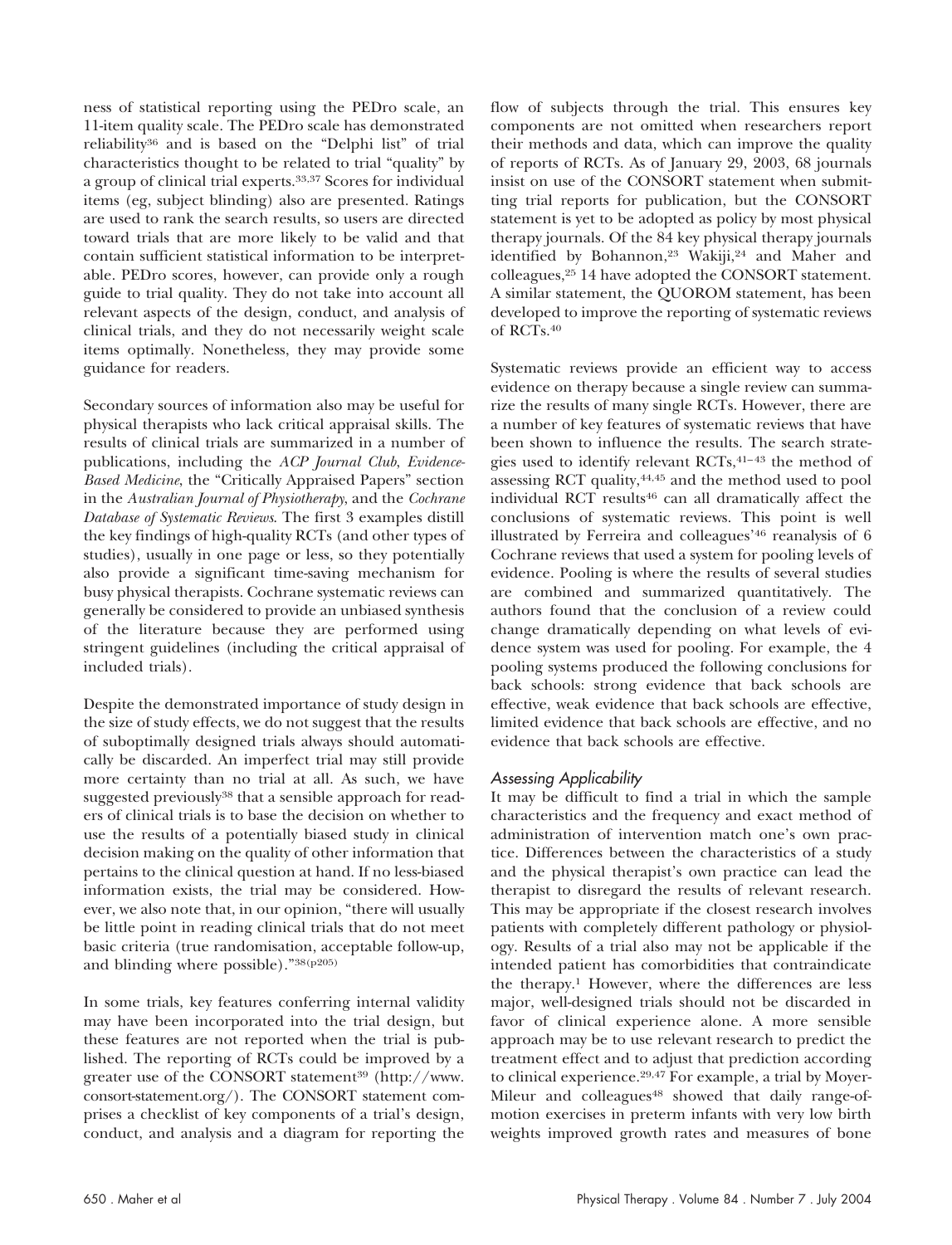mineralization. Infants were enrolled in the study at a mean of 2.2 weeks after birth, and all were tolerating enteral feeding. We might anticipate slightly better outcomes than those reported by Moyer-Mileur and colleagues if the exercise regimen were commenced sooner after birth. Conversely, a smaller treatment effect might be anticipated in an infant who is not tolerating enteral feeding.

Another issue faced by some physical therapists is that there are currently few RCTs conducted in their area of practice (eg, pediatrics, occupational health), or they treat people with relatively rare conditions (eg, cerebellar degeneration) for which it is probably not feasible to conduct trials. This means that the physical therapist may have to rely on lower levels of evidence or generalize from trials using subjects with a different diagnosis who may have some impairments in common with target patients. For example, there are no trials that have evaluated the effect of strength training for people with chronic whiplash-associated disorder, but a recent trial<sup>49</sup> in women with chronic nonspecific neck pain showed clinically worthwhile effects of strength training on pain and disability. It seems reasonable to assume that there may be similar effects in people with chronic whiplashassociated disorder. Thus, these data could be used to estimate the size of effect of a similar intervention in this patient group. The process of estimation may be assisted by the routine provision of detailed information by authors (ie, explicitly reporting the source of patients in a trial [eg, volunteers, referral]), inclusion and exclusion criteria, and characteristics of the study population.

# *Drawing Conclusions*

The terms "effective" and "ineffective" are commonly used to categorize physical therapy interventions, typically based on statistical hypothesis testing. Although it is very attractive to classify effects of intervention as effective or ineffective, more useful information can be gleaned from knowing the actual size of the effect.<sup>29,30</sup> For example, although it is useful to know that gait training and treadmill training with body weight support for people with stroke is "effective," it is more useful to know that, on average, this therapy increases walking speed by  $0.25 \text{ m} \cdot \text{s}^{-1}$  compared with gait training alone.<sup>50</sup> Classifying the outcomes of trials as effective or ineffective also may lead to apparent contradictions between the results of different studies of similar interventions where the studies have different statistical power.

We suggested in the previous section that to best apply the results of RCTs and systematic reviews to individual patient care, physical therapists need to adjust the average effect sizes found in studies to estimate the likely effect on an individual. However, this process is quite difficult and relies on the physical therapist's clinical experience with that patient group as well as knowledge of prognostic factors. It is likely that with practice a physical therapist's ability to do this would improve, but this is yet to be evaluated by research studies.

When interpreting the results of research studies, it is important to distinguish between situations where there is "evidence of no effect" (ie, a number of well-designed, adequately powered studies showed that a particular intervention did not have a clinically important effect in a particular setting) and situations where there is insufficient evidence to judge intervention effectiveness (ie, there have not been enough well-designed, adequately powered studies to assess the effect of a particular intervention in a particular setting). In the first situation, the confidence interval is narrow and includes the point of nonsignificance, so we can be fairly confident that the intervention is ineffective. In the second situation, we do not know whether the intervention is effective, ineffective, or harmful, because the wide confidence interval includes all of these possibilities. Anecdotally, these 2 concepts seem to be commonly confused by clinicians and, particularly, by health care policy makers. The distinction between the 2 situations is much clearer in studies in which confidence intervals about estimates of treatment effect size are reported.29,30,51

# *Consumer Input*

Evidence-based physical therapy has the potential to empower health care consumers to have real input into decision making about their care. If this is to happen, consumers will need to be able to access results of research, and they will need to be assisted to interpret this research. Ideally, both access and assistance would be provided by someone other than the treating health care professional. Informed decision making by health care consumers is becoming increasingly possible via mechanisms such as the Informed Health Online (http://www.informedhealthonline.org/item. aspx). This initiative of the Cochrane Collaboration provides lay summaries of Cochrane systematic reviews, many of which are of relevance to consumers of physical therapists' services (92 summaries identified using the terms "physiotherapy" and "exercise" on November 19, 2003). The initiative by some countries to provide residents with universal access to the Cochrane Library (http://www. update-software.com/cochrane/provisions.htm) greatly enhances the potential for increased consumer knowledge. Health departments in several countries also have set up Web sites aimed at providing information to consumers (eg, http://www.nhsdirect.nhs.uk in the United Kingdom, http://www.healthinsite.gov.au in Australia). However, more progress needs to be made in this area before a substantial proportion of patients are sufficiently informed with high-quality evidence to have informed input into decision making. Patients also nioxidization, belong were consisted in the study in a copyrigence with the patient groups well as hereafted and the study of the study of the study of the study of the study of the study of the study of the study of the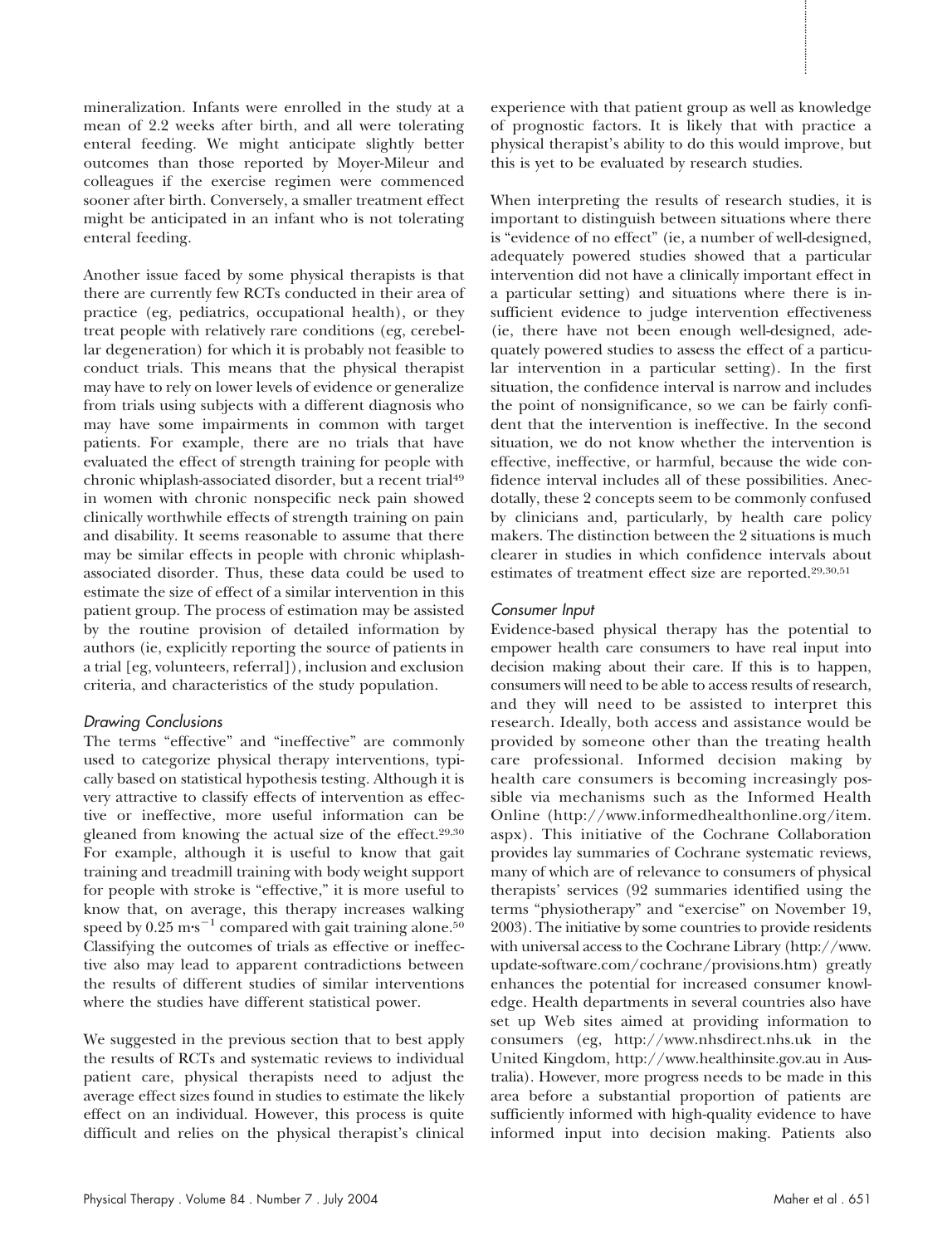should have the opportunity to assist in the development of research questions and funding priorities.

#### **Conclusion**

There are problems with access to evidence and interpreting whatever evidence is retrieved. Many of these problems are not unique to physical therapy. Some recent initiatives have improved access to research by physical therapists. Nevertheless, many barriers to access and interpretation of evidence remain. We have suggested some strategies that could be adopted by researchers, editors, reviewers, managers, and clinicians to overcome these barriers. These strategies include facilitating the publication of all research, use of an optimum format for reporting research, maximizing the efficient use of electronic databases, improving physical therapists' skills in critical appraisal of published research, and fostering consumer access to evidence.

In our view, the current problems with accessing and interpreting evidence are not a sufficient argument to reject evidence-based practice. Alternate models of practice (eg, those that emphasize clinical experience alone or the opinions of experts) also face problems, and, in our view, these problems are far more serious. More importantly, we believe that the current problems with accessing and interpreting evidence can be solved by the approaches we describe in this article.

#### **References**

**1** Sackett DL, Strauss SE, Richardson WS, et al. *Evidence-Based Medicine: How to Practice and Teach EBM.* 2nd ed. Edinburgh, Scotland: Churchill Livingstone; 2000.

**2** Metcalfe C, Lewin R, Wisher S, et al. Barriers to implementing the evidence base in four NHS therapies: dietitians, occupational therapists, physiotherapists, speech and language therapists. *Physiotherapy.* 2001;87:433–441.

**3** Turner P, Mjolne I. Journal provision and the prevalence of journal clubs: a survey of physiotherapy departments in England and Australia. *Physiother Res Int.* 2001;6:157–169.

**4** Carr JH, Mungovan SF, Shepherd RB, et al. Physiotherapy in stroke rehabilitation: bases for Australian physiotherapists' choice of treatment. *Physiotherapy Theory & Practice.* 1994;10:201–209.

**5** Nilsson LM, Nordholm LA. Physical therapy in stroke rehabilitation: bases for Swedish physiotherapists' choice of treatment. *Physiotherapy Theory & Practice.* 1992;8:49–55.

**6** Haynes B, Haines A. Barriers and bridges to evidence based clinical practice. *BMJ.* 1998;317:273–276.

**7** National Health and Medical Research Council. *How to Use the Evidence: Assessment and Application of Scientific Evidence.* Canberra, Australia Capital Territory, Australia: Biotext; 2000.

**8** Stern JM, Simes RJ. Publication bias: evidence of delayed publication in a cohort study of clinical research projects. *BMJ.* 1997;315:640–645.

**9** Hopewell S, Clarke M, Stewart L, Tierney J. Time to publication for results of clinical trials. In: *The Cochrane Library.* Chichester, United Kingdom: John Wiley & Sons Ltd; 2003; issue 4.

**10** Scherer RW, Langenberg P. Full publication of results initially presented in abstracts. In: *The Cochrane Library.* Chichester, United Kingdom: John Wiley & Sons Ltd; 2003; issue 4.

**11** Dickersin K, Min YI, Meinert CL. Factors influencing publication of research results: follow-up of applications submitted to two institutional review boards. *JAMA.* 1992;267:374–378.

**12** Easterbrook PJ, Berlin JA, Gopalan R, Matthews DR. Publication bias in clinical research. *Lancet.* 1991;337:867–872.

**13** Egger M, Juni P, Bartlett C, et al. How important are comprehensive literature searches and the assessment of trial quality in systematic reviews? Empirical study. *Health Technol Assess.* 2003;7:1–76.

**14** Rosenthal R. The "file-drawer problem" and tolerance for null results. *Psychol Bull.* 1979;86:638–641.

**15** Begg C, Berlin J. Publication bias: a problem in interpreting medical data. *J R Stat Soc A Stat Soc.* 1988;151:419–463.

**16** Light RJ. Accumulating evidence from independent studies: what we can win and what we can lose. *Stat Med.* 1987;6:221–231.

**17** Mahoney M. Publication prejudices: an experimental study of confirmatory bias in the peer review system. *Cog Ther Res.* 1977;1:161–175.

**18** Vickers A, Goyal N, Harland R, Rees R. Do certain countries produce only positive results? A systematic review of controlled trials. *Control Clin Trials.* 1998;19:159–166.

**19** McAuley L, Pham B, Tugwell P, Moher D. Does the inclusion of grey literature influence estimates of intervention effectiveness reported in meta-analyses? *Lancet.* 2000;356:1228–231.

**20** Egger M, Zellweger-Zahner T, Schneider M, et al. Language bias in randomised controlled trials in English and German. *Lancet.* 1997;350: 326–329.

**21** Tonks A. A clinical trials register for Europe. *BMJ.* 2002;325: 1314–1315.

**22** Colebrook D. Irradiation and health, A: ultra-violet irradiation of school children. *Medical Research Council. Special Report Series.* 1929;131:  $1 - 47$ 

**23** Bohannon RW. Core journals of physiotherapy. *Physiotherapy.* 1999; 85:317–321.

**24** Wakiji EM. Mapping the literature of physical therapy. *Bull Med Libr Assoc.* 1997;85:284–288.

**25** Maher CG, Moseley AM, Sherrington C, Herbert RD. Core journals of evidence-based physiotherapy practice. *Physiotherapy Theory and Practice* 2001;17:143–51.

**26** Maher CG, Sherrington C, Herbert RD, Moseley AM. Dialogue on evidence in practice. *Phys Ther.* 2002;82:722.

**27** Ciccone CD. Can a comprehensive lymphedema management program decrease limb size and reduce the incidence of infection in a woman with postmastectomy lymphedema? [Evidence in practice] *Phys Ther.* 2002;82:276–282.

**28** Wentz R. Visibility of research: FUTON bias. *Lancet.* 2002;360:1256.

**29** Herbert RD. How to estimate treatment effects from reports of clinical trials, I: continuous outcomes. *Aust J Physiother.* 2000;46: 229–235.

**30** Herbert RD. How to estimate treatment effects from reports of clinical trials, II: dichotomous outcomes. *Aust J Physiother.* 2000;46:309–313.

**31** Schulz KF, Chalmers I, Hayes RJ, Altman DG. Empirical evidence of bias: dimensions of methodological quality associated with estimates of treatment effects in controlled trials. *JAMA.* 1995;273:408–412.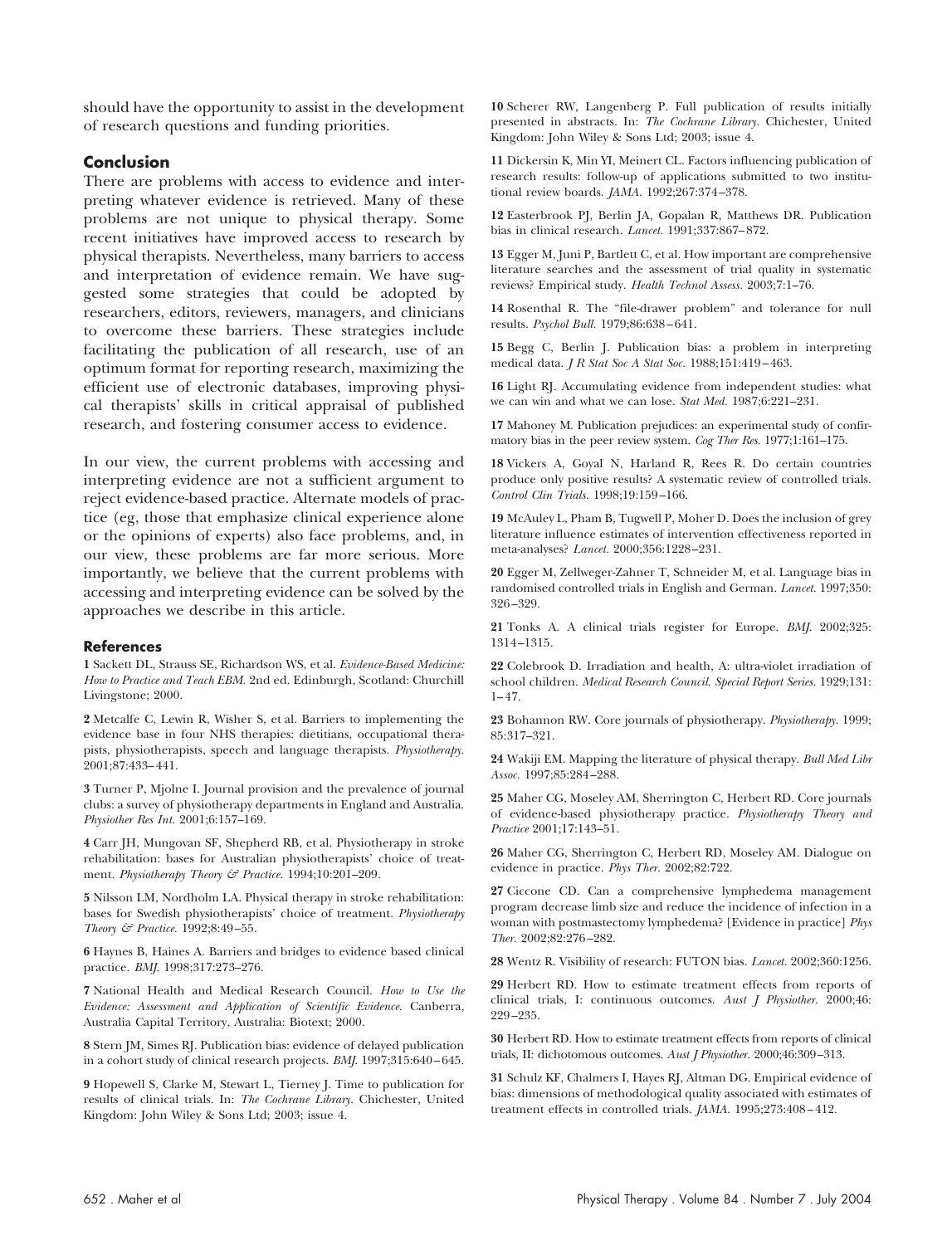#### **Appendix 1.**

Chartered Society of Physiotherapy (CSP) Core Collection of Journals in Physical Therapy*<sup>a</sup>*

- *Advances in Physiotherapy*, quarterly, Taylor & Francis, ISSN 1403– 8196
- *American Journal of Physical Medicine & Rehabilitation*, monthly, Lippincott Williams & Wilkins, ISSN 0894–9115
- *Archives of Physical Medicine & Rehabilitation*, monthly, WB Saunders Co, ISSN 0003–9993
- *Australian Journal of Physiotherapy*, quarterly, Australian Physiotherapy Association, ISSN 0004-9514
- *British Journal of Therapy & Rehabilitation*, monthly, Mark Allen, ISSN 1654–8581
- *Clinical Biomechanics*, 10 issues per year, Elsevier, ISSN 0268–0033

*Clinical Rehabilitation*, 8 times per year, Arnold, ISSN 0269–2155

*Journal of Bodywork & Movement Therapies*, quarterly, Elsevier Science, ISSN 1360–8592

*Journal of Manual & Manipulative Therapy*, quarterly, JMMT

*Journal of Orthopaedic & Sports Physical Therapy*, monthly, Orthopaedic and Sports Physical Therapy Sections of the American Physical Therapy Association, ISSN 0190–6011

*Journal of Manipulative & Physiological Therapeutics*, 9 times per year, Mosby, ISSN 0161–4754

- *Manual Therapy*, quarterly, Harcourt, ISSN 1356–689X
- *Pediatric Physical Therapy*, quarterly, Lippincott Williams & Wilkins, ISSN 8098–5669
- *Physical & Occupational Therapy in Geriatrics*, quarterly, Haworth Press, ISSN 0270–3181
- *Physical & Occupational Therapy in Pediatrics*, quarterly, Haworth Press, ISSN 0194–2638
- *Physical Therapy,* monthly, American Physical Therapy Association, ISSN 0031–9023
- *Physical Therapy Case Reports*, bimonthly, Lippincott Williams & Wilkins, ISSN 1094–0367
- *Physical Therapy Reviews*, quarterly, Maney Publishing, ISSN 1083– 0367
- *Physical Therapy in Sports*, quarterly, Harcourt, ISSN 1466–853X
- *Physiotherapy*, monthly, Chartered Society of Physiotherapy, ISSN 0031–9406
- *Physiotherapy Research International*, quarterly, Turpin, ISSN 1358–2267 *Physiotherapy Theory & Practice*, quarterly, Taylor & Francis, ISSN 0959–3985
- *<sup>a</sup>* Available at: http://www.csp.org.uk/libraryandinformation/library/ physiotherapycollections/corelist.cfm. Accessed October 11, 2003.

**32** Moher D, Pham B, Jones A, et al. Does quality of reports of randomised trials affect estimates of intervention efficacy reported in meta-analyses? *Lancet.* 1998;352:609–613.

**33** Moseley AM, Herbert RD, Sherrington C, Maher CG. Evidence for physiotherapy practice: a survey of the Physiotherapy Evidence Database (PEDro). *Aust J Physiother.* 2002;48:43–49.

**34** Young JM, Glasziou P, Ward JE. General practitioners' self ratings in evidence-based medicine: validation study. *BMJ.* 2002;324:950–951.

**35** Jette DU, Bacon K, Batty C, et al. Evidence-based practice: beliefs, attitudes, knowledge, and behaviors of physical therapists. *Phys Ther*. 2003;83:786–805.

**36** Maher CG, Sherrington C, Herbert RD, et al. Reliability of the PEDro Scale for rating quality of randomized controlled trials. *Phys Ther.* 2003;83:713–721.

#### **Appendix 2.**

World Confederation for Physical Therapy (WCPT) List of Journals of Greatest Relevance to Physical Therapy and Evidence-Based Practice*<sup>a</sup>*

*Advances in Physiotherapy*

*Archives of Physical Medicine and Rehabilitation*

*Australian Journal of Physiotherapy*

*Hong Kong Physiotherapy Journal*

*Journal of Physical Therapy Science* (English version)

*Journal of Physical Therapy Science* ( Japanese version)

*Journal of Rehabilitation Medicine* (previously the *Scandinavian Journal of Rehabilitation Medicine*)

*Journal of Rehabilitation Research and Development*

*Journal of Sports Science and Medicine*

*Journal of the Japanese Physical Therapy Association* (English version) *Journal of the Japanese Physical Therapy Association* ( Japanese version)

*Manual Therapy*

*Physical Therapy Physiotherapy*

*Physiotherapy Research International*

*Physiotherapy Singapore*

*Physiotherapy Theory and Practice*

*Revista Mexicana de Medicina F´ısica y Rehabilitacio´n* (Spanish)

*Spine Tidsskriftet Fysioterapeuten* (Norwegian)

#### *Clinical Evidence*

Online access is provided free or at greatly reduced rates to developing countries (commenced June 2002). This is part of an initiative spearheaded by the World Health Organization (WHO) and the *British Medical Journal* (*BMJ*). Six of the world's leading medical publishers have joined forces in a unique venture to enable more than 100 of the poorest countries in the world to access vital scientific information in an affordable way through the Internet. The breakthrough was announced in a press release from the WHO in 2001. Further coverage and comment can be seen in *BMJ*. **Appendix ...** of the<br>order is a strength for the case of bonds. Appendix norm is the case of the case of considering the case of the case of the case of the case of the case of the case of the case of the case of the cas

*Effective Health Care Bulletins*

From the National Health Service Centre for Reviews and Dissemination, York, United Kingdom. Also available in Italian.

Examples of topics relevant to physical therapy: Acupuncture 2001, Acute and chronic low back pain 2000

*Bandolier*

*Evidence-Based Medicine*

*Evidence-Based Mental Health*

*Evidence-Based Healthcare*

*ACP Journal Club* (American College of Physicians)

*<sup>a</sup>* Available at: http://www.wcpt.org/programmes/ebp/journals.html. Accessed October 11, 2003.

**37** Verhagen A, de Vet H, de Bie R, et al. The Delphi List: a criteria list for quality assessment of randomized clinical trials for conducting systematic reviews developed by Delphi consensus. *J Clin Epidemiol.* 1998;51:1235–1241.

**38** Herbert RD, Sherrington C, Maher CG, Moseley AM. Evidencebased practice: imperfect but necessary. *Physiotherapy Theory & Practice.* 2001;17:201–211.

**39** Moher D, Schulz KF, Altman DG. The CONSORT statement: revised recommendations for improving the quality of reports of parallel-group randomised trials. *Lancet.* 2001;357:1191–1194.

**40** Moher D, Cook DJ, Eastwood S, et al. Improving the quality of reports of meta-analyses of randomised controlled trials: the QUOROM statement—quality of reporting of meta-analyses. *Lancet.* 1999;354:1896–1900.